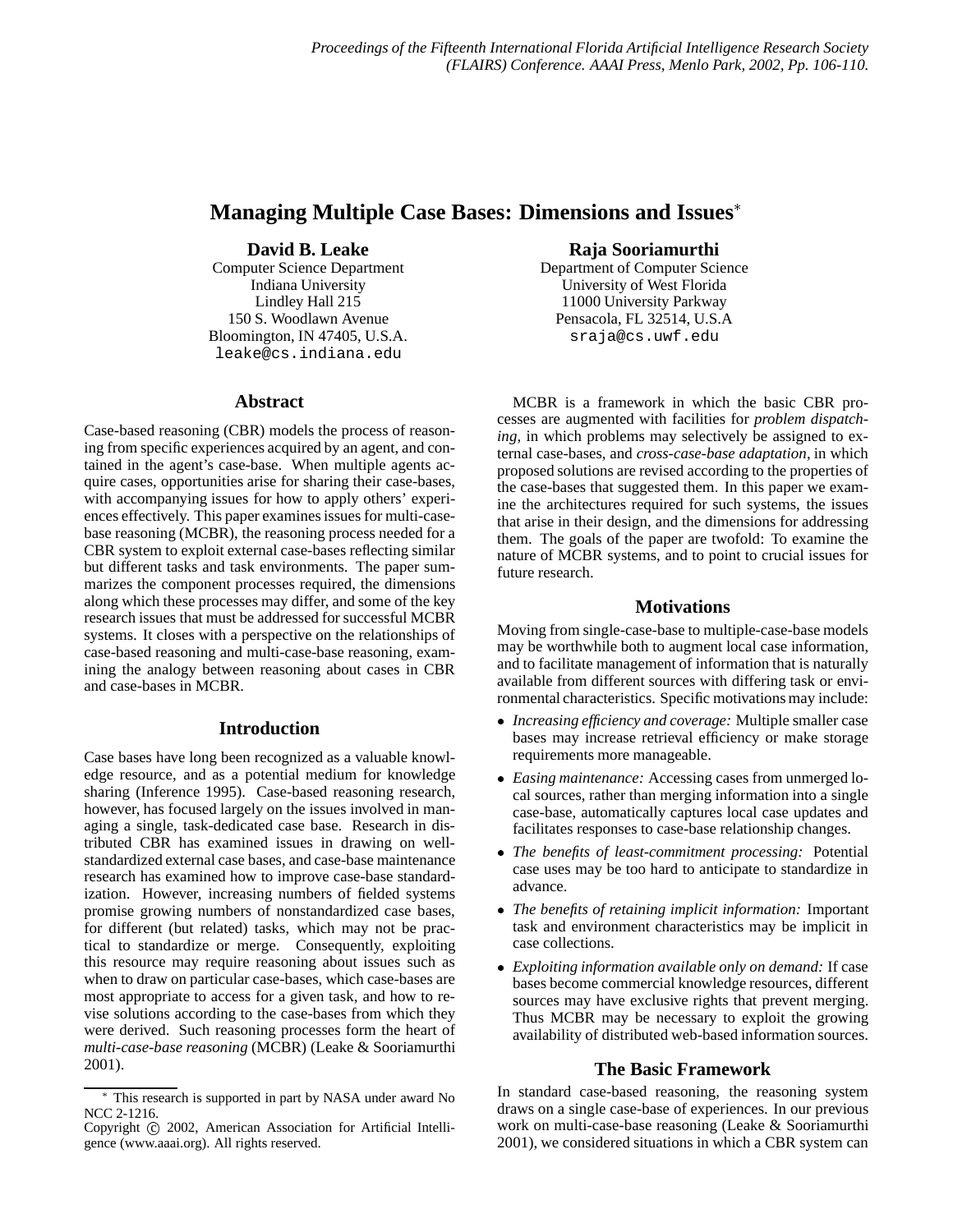augment its local case-base by drawing on a single external case-base when needed. However, in general an MCBR system could have many case-bases to choose from. For example, a system to predict product prices might draw on the catalogs of multiple stores; an on-line travel guide could draw on repositories of traveler comments published by many different groups, etc. Because those case-bases may have differing coverage characteristics, a multi-case-base reasoner may need to reason about the case-base from which to draw cases. Likewise, because different case-bases may reflect different problem circumstances, a multi-case-base reasoner may need to adapt cases based on their sources in addition to responding to differences in the stated problem descriptions. Thus any MCBR system requires components to perform four basic functions:

- 1. *Problem dispatching:* The dispatching component determines the set of case-bases to which a problem is sent. This may be based on criteria such as estimated likelihood that the case-base will contain a relevant case, expected speed of response, or cost of requesting information from a commercial case source.
- 2. *Case selection:* The selection component determines which cases to consider as candidates for contributing to the solution. For example, selection might return the first case retrieved; might wait for all queried case-bases to respond and return the most similar case, or all cases within a set similarity threshold; or might return cases from all case-bases that respond within a given time limit.
- 3. *Solution merging:* The solution merging component determines how the solutions from the set of selected cases will be combined into the final solution. For example, for a numerical prediction task, numerical values might be averaged; for a planning task, portions of the retrieved plans might be merged according to preference criteria.
- 4. *Cross-case-base adaptation:* When case-bases deal with differing tasks or task environments, the solutions that they suggest may need additional adjustment in response to those differences (e.g., a case-base of products might return prices in dollars when the desired prices are in euros). The cross-case-base adaptation component adjusts solutions for these inter-case-base differences.

# **Architectures for MCBR**

One possible MCBR architecture is the simple "fallback" architecture, shown in Figure 1. In this architecture, a CBR system draws on external cases when it determines that its own case library is insufficient. Here dispatching could be based on the level of similarity between current problem and most similar local case; case selection based on whether the external case actually addresses a more similar problem, and cross-case-base adaptation based on sampling the external case-base to estimate inter-case-base solution differences.

More generally, an MCBR system may draw on any number of case-bases, accessed according to strategic criteria. Figure 2 shows one such architecture. When a problem is input to the MCBR system, a dispatcher determines case bases to query and a strategy for how to pursue the query



Figure 1: Drawing on an external case-base when the local case-base is insufficient.

- Case-base characterization
- Problem dispatching
- Case selection
- Solution merging
- Cross-case-base adaptation
- Multi-case-base maintenance

Table 1: Issues for MCBR design.

sequence. The system then selects results to consider, performs cross-case-base adaptation to adjust for inter-casebase differences, and merges solutions if multiple solutions will be used. (Depending on the system strategy, these steps may be ordered in different ways.) The result is then passed on to a standard CBR process.

We note that this general architecture includes the previous architecture as a special case. A "local" case-base need not be distinguished from other case-bases, except as encoded by the dispatching strategy. For example, a local casebase would presumably have very low access cost, causing it to be favored by a cost-based dispatching strategy, and would require only the identity function for cross-case-based adaptation, causing it to be favored by a dispatching strategy favoring cases for similar problems.

## **Issues for Multi-Case-Base Reasoning**

Applying the MCBR architecture requires addressing both the standard CBR issues—for processing of the cases that are retrieved—and addressing the new issues that arise from multiple case bases, as summarized in Table 1. The following sections summarize each of these issues and highlight the dimensions of how they may be addressed.

## **Case-Base Characterization**

Just as case indexing plays a crucial role in CBR, casebase characterization is vital to MCBR. As for case indexing, case-base characterization must provide the information needed to estimate the usefulness of the case-base. Because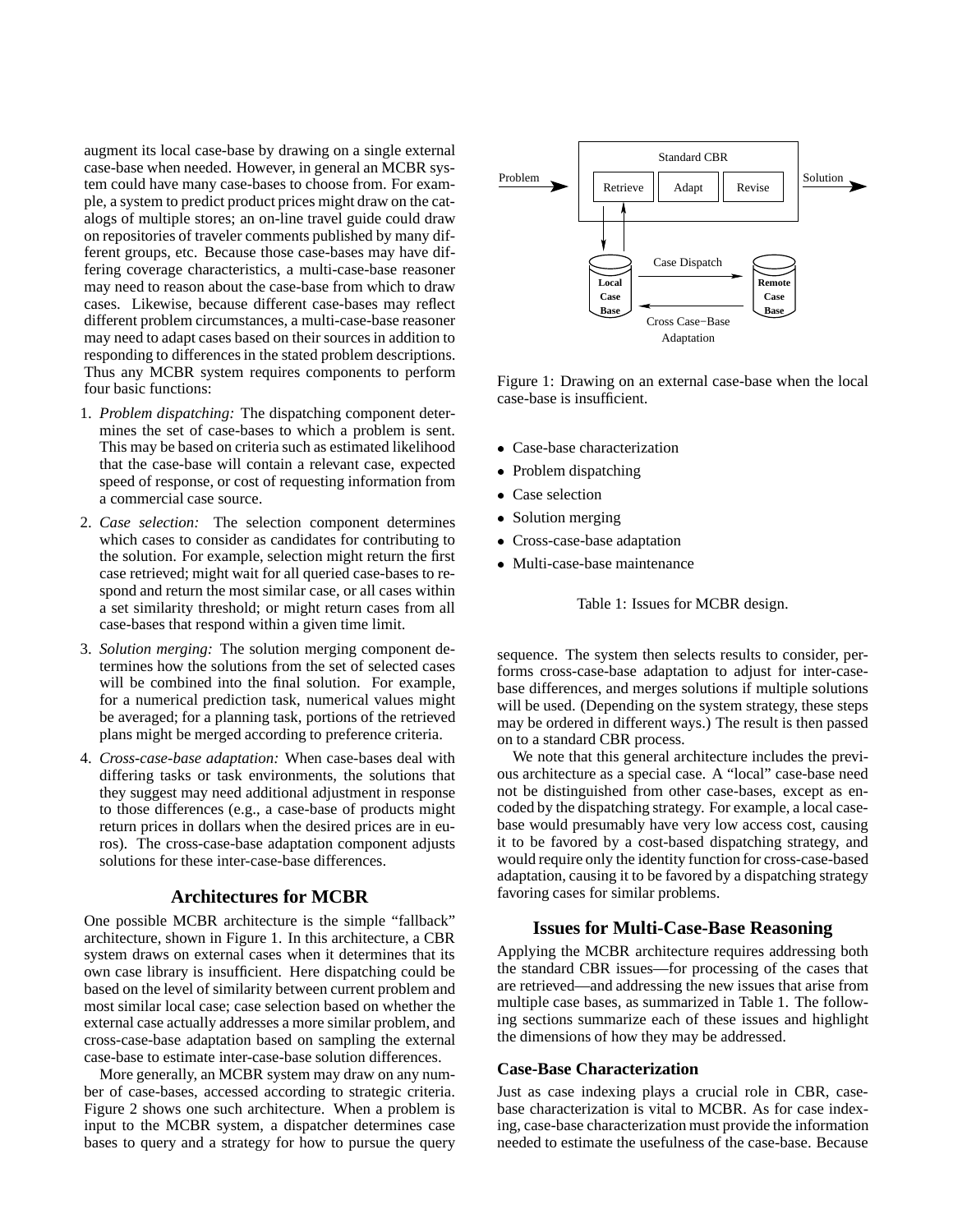

Figure 2: Multi-case-base reasoning framework for drawing on a set of case-bases.

the question is the relevance of the case-base, rather than of a case, the information must be predictive of the likelihood of the case-base to contain cases addressing a particular problem. This includes *coverage information* expressing the likelihood of the case-base containing cases for the problem at hand. At a coarse-grained level, the characterization might include global competence information; at a finergrained level, it might include descriptions of more specific expertise. Likewise, it includes*task information*, to compare to the task at hand to estimate the difficulty of cross-casebase adaptation. In addition, because different case-bases have different access characteristics (in terms of how to formulate queries, availability, expected response time, etc.), it must include *access characteristics*.

#### **Problem Dispatching**

Dispatching policies use case-base characterizations to determine which case-base(s) should be used to solve a particular problem. For purposes of dispatching, no distinction is made between the local case-base and external case-bases: Choices of when to use the local case-base are made according to the same types of reasoning processes used to decide when to access an external case-base. In this way, the dispatching policies simultaneously address the questions of "when to dispatch" and "where to dispatch."

The dispatcher's decision-making may depend on arbitrarily sophisticated reasoning. It may be based on any aspects of the problem to solve (e.g., using the characterization to decide which case-base is most relevant), on the overarching system task and constraints (e.g., needs for rapid response), and on information about external constraints and circumstances (e.g., that an overburdened external case-base should be accessed only when necessary). The dispatching process may be targeted at retrieving a single case, or a set of cases; multiple retrievals are resolved during the selection/merging phase.

Dispatching policies fall into four possible categories:

 *One-shot dispatching:* Closest to traditional CBR, dispatching may simply choose to dispatch a problem to one or more of the external case-bases, for the results to be processed directly by the case selection/merging phase.

- *Sequential dispatching:* Sequential dispatching prioritizes dispatching targets and determines a sequence of queries, based on the sequence of results, to implement an information-seeking strategy. For example, a simple two-step policy might solve problems locally if the local case-base has a sufficiently similar case, and otherwise send the problem to a remote case-base.
- *Parallel dispatching:* Parallel dispatching broadcasts requests simultaneously to a set of case-bases.
- *Hybrid dispatching:* Hybrid dispatching methods involve a sequence of dispatches, combining parallel and sequential dispatching steps.

If an MCBR system is drawing on the case-bases of other MCBR systems, we may imagine a federation of communicating systems. In such systems, another dimension is *dispatcher integration*—the level of centralization or information sharing between individual MCBR systems. For example, to illustrate two extremes, multiple systems might be designed to communicate with a central registry of available case-bases and their characteristics, or each maintaining their own dispatching information.

Another issue, arising from the perspective of the casebases being queried, is *query acceptance*. With sufficient reasoning capability and rich-enough queries, a case-base might assess its own willingness to process a query and competence in the query area, possibly to itself dispatch the problem to another source.

#### **Case Selection and Solution Merging**

Because an MCBR system may send simultaneous queries to multiple case-bases, policies are needed for how to select the returned cases to consider and to merge their suggested solutions. A first-pass selection policy might simply use the first case that is returned; a somewhat more subtle approach might accumulate cases with a cut-off policy (e.g., ignoring future returned cases when a certain number of cases has been retrieved, or when a case of sufficient quality has been retrieved). The availability of multiple cases also presents opportunities for applying ensemble methods to multiple solutions.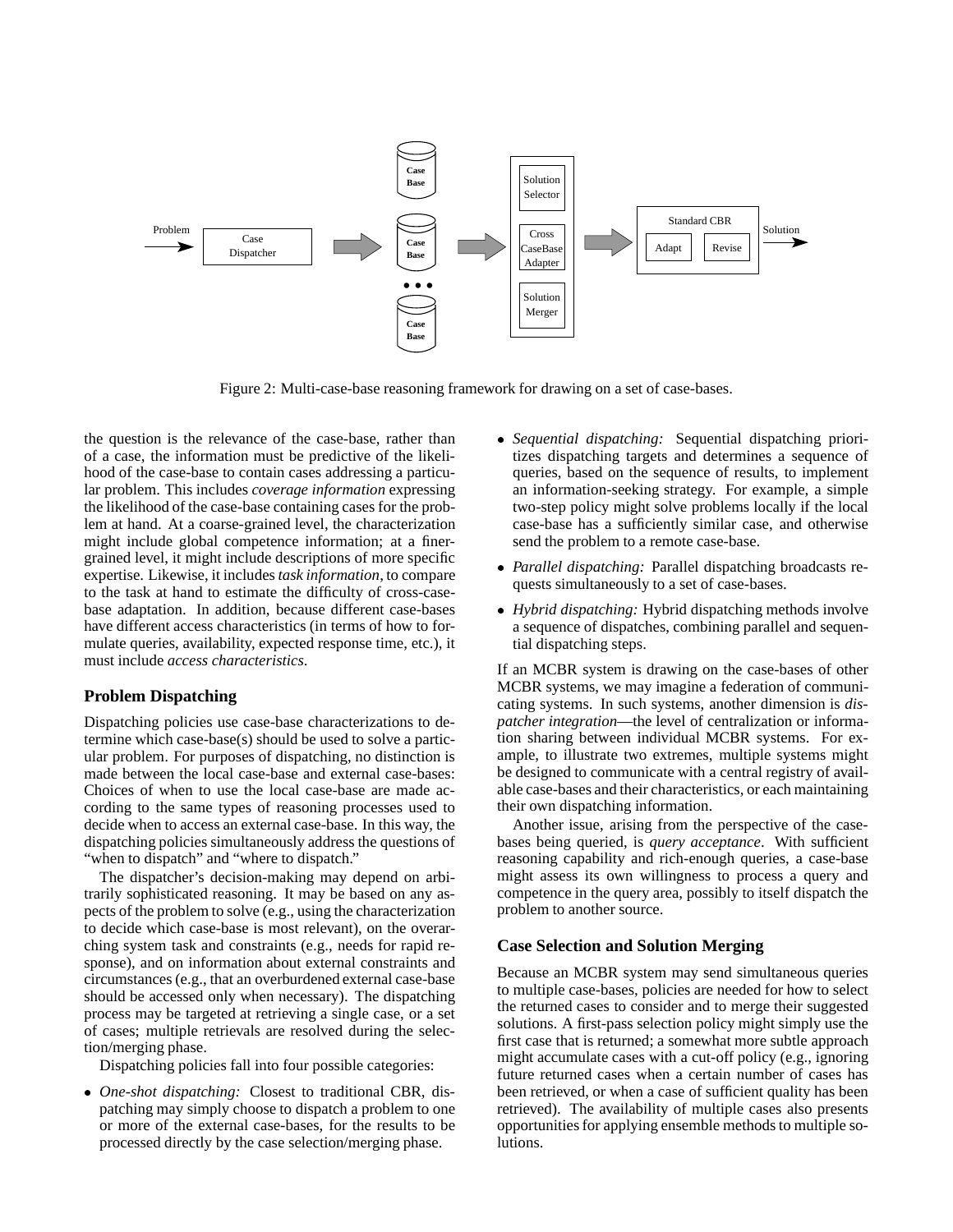The selection/merging process becomes more subtle when the application of a prior case begins before retrievals are complete. In that situation, later retrievals may provide useful information to shape or even replace the current reasoning process. This merging requires reasoning not only about the usefulness of a case, but how much it contributes beyond the current system state. For example, even if much effort has been expended on a candidate solution, it may be appropriate to discard that work if a complete prior solution has been found.

#### **Cross-Case-Base Adaptation**

In order for an MCBR system to effectively use case-bases that may have been developed in different ways, for different tasks or task environments, methods are needed to adjust retrieved cases for local needs. The cross-case-base adaptation process adapts suggested solutions from one case base to apply to the needs of another. It corresponds to the case adaptation process for a CBR system, but with the difference that its role is to adapt in response to the differences in sources of cases, rather than differences between the current and prior problems. Those problem-based differences are accounted for by the standard CBR process, after cross-case-base adaptation has produced a case compatible with the local CBR system. Each pairing of a CBR system with a destination case-base may require different adaptation strategies.

Cross-case-base adaptation may need to address syntactic or semantic representational differences, as well as differences in tasks and task environments that simply affect attribute values. In order to select appropriate cross-casebase adaptation strategies, a system must have (or be able to derive) information about the relationships between solutions in its own case-base and the external case-base. To enable this, a fundamental issue is how to derive the needed metadata. We are currently exploring sampling methods for comparing case-base characteristics in order to select appropriate cross-case-base adaptation strategies.

## **Multi-Case-Base Maintenance**

Traditional case-base maintenance focuses on issues of individual case bases, such as how to standardize case-base contents or compact the case-base. MCBR must address these issues for individual case-bases, as well as additional issues that arise in the MCBR context:

- *Standardization:* Case-base standardization can function as an "eager" analogue to cross-case-base adaptation: It can adjust for systematic differences that otherwise would need to be addressed as cases are applied.
- *Split and reform:* MCBR maintenance adds the choice of how many case-bases to use and their makeup. Splitting a large case-base into smaller, task-focussed case-bases may enable more efficient retrievals; Merging two casebases may yield increased breadth, as coverage increases, or depth, as multiple case-bases become available for the same part of the case-base.

# **Analogies to CBR: The Continuum from Reasoning about Cases to Reasoning about Case-Bases**

The previous sections highlight the operations that MCBR systems require, beyond those required for standard CBR. Operations such as case-base indexing, and cross-case-base adaptation, may be viewed as simply the standard CBR processes, applied to a case-base of case-bases. Given this correspondence, we may view a CBR system as an MCBR system, in which each of the MCBR system's case-bases contains a single case, and the MCBR system's dispatching process corresponds to normal case retrieval. Likewise, any MCBR system can be transformed into a standard CBR system by merging its cases. Thus we can view CBR and MCBR as falling on a continuum. At one extreme, there is a single, unified case-base; at the other, there is a different case-base for every domain case. Processing of both endpoints in the continuum is isomorphic, with case indexing in CBR corresponding to case-base indexing for the singleton case-bases. The MCBR split and reform maintenance operations provide a way to move along this continuum.

The principles of MCBR can also apply to multiple retrievals from a single case-base. For example, (Riesbeck 1996) proposed a CBR model in which processing begins based on an initial retrieval, with retrieval processes continuing in case more appropriate case-bases are available. This model corresponds to MCBR with multiple retrievals from the same case-base, and utility-based case solution merging.

In terms of maintenance, MCBR's cross-case-base adaptation can be seen as a form of "lazy" case standardization: Cases are converted to the form of the local system as needed. (Leake & Wilson 1999) discusses an analog to MCBR's splitting operation, applied to standard CBR: Identifying "hot spots" in the problem space, based on current problems, to selectively place cases less likely to be used in a secondary case-base if storage capacity is limited or utility problems interfere with retrieval efficiency.

## **Related Research**

Methods for managing sharing of standardized case-bases have been studied in research on distributed CBR (e.g., (Martin, Plaza, & Arcos 1999)), as have methods for facilitating large-scale case distribution (Hayes, Cunningham, & Doyle 1998). However, these methods do not address the cross-case-base adaptation needed for non-standardized cases. Relevant to dispatching issues, (McGinty & Smyth 2001) highlight the value of case-base specific expertise in drawing on external case-bases, and describe a system that dispatches cases to provide personalized recommendations.

The use of multiple case-bases in MCBR has a number of analogs in the database community, in research areas such as component database systems (Dittrich & Geppert 2001), and in studies of management issues for heterogeneous database systems (Elmagarmid, Rusinkiewicz, & Sheth 1999). How to address structural and syntactic differences between heterogeneous database systems has been investigated extensively in research on interoperability and schema integration. This work, and AI research in areas such as learning